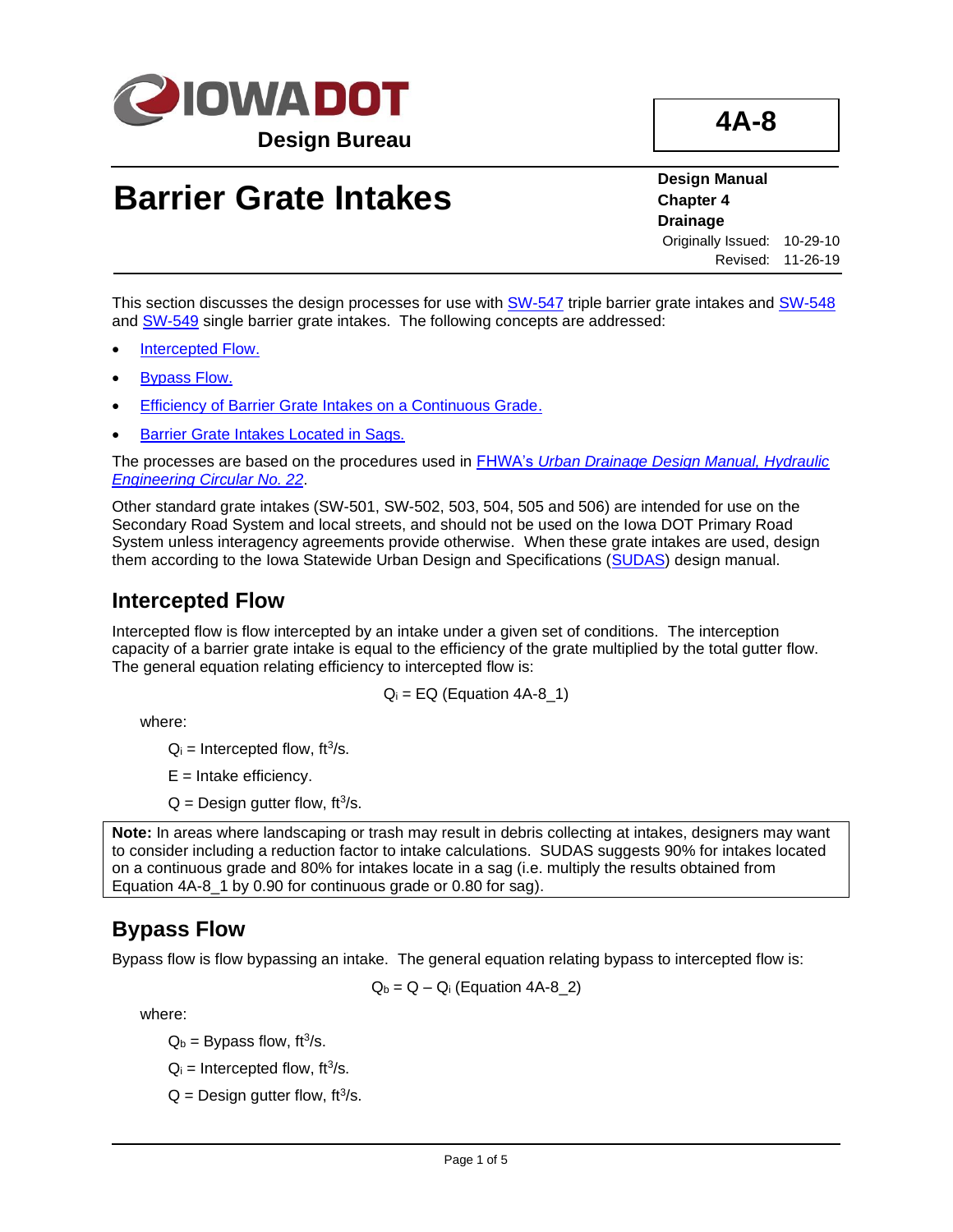# <span id="page-1-0"></span>**Efficiency of Barrier Grate Intakes on a Continuous Grade**

Efficiency is the percent of total flow that the intake will intercept under a given set of conditions. The efficiency changes with changes in pavement cross slope, longitudinal slope, and roughness, as well as total gutter flow.

The interception capacity of a barrier grate intake depends on:

- Flow in the gutter section.
- Flow velocity in the gutter.

Intake efficiency for barrier grate intakes is determined by the following equation:

 $E = R_f E_o + R_s (1 - E_o)$  (Equation 4A-8\_3)

where:

- $E =$  Efficiency.
- $E_0$  = Frontal flow to total gutter flow ratio.
- $R_f$  = Frontal flow interception.
- $R_s$  = Side flow interception.



**Figure 1:** Grate intake flow definitions.

Barrier grate intakes on continuous grades should be placed to intercept no less than 50% of the minor storm design flow.

### **Frontal Flow to Total Flow Ratio**

The ratio of frontal flow to total gutter flow for a uniform cross slope is determined using the following equation:

$$
E_o = 1 - \left(1 - \frac{W}{T}\right)^{2.67}
$$
 (Equation 4A-8\_4)

where:

- $E_0$  = Ratio of frontal flow to total gutter flow,  $(Q_w/Q)$ .
- W = Width of grate, ft. Use 2.09, the width of the grate used with the SW-547, SW-548, and SW-549.

 $T = Total spread, ft.$ 

**Note:** An adjusted frontal flow area ratio is required if a depressed gutter section wider than the grate is used. Refer to [HEC-22.](http://www.fhwa.dot.gov/engineering/hydraulics/pubs/10009/10009.pdf)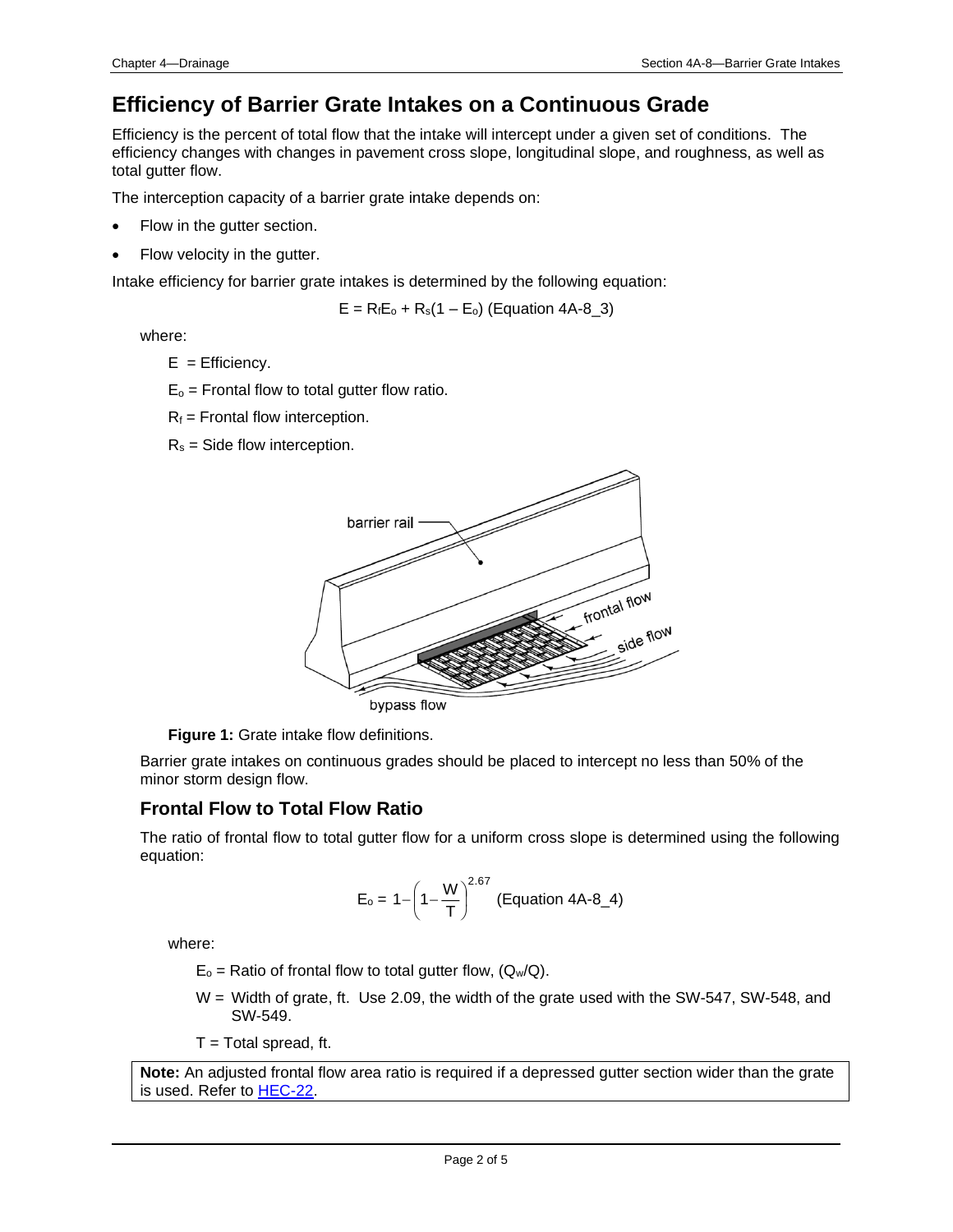### **Frontal Flow Interception**

As shown in Figure 1 above, frontal flow is the portion of the flow that passes over the upstream side of a grate. The ratio of frontal flow intercepted to total frontal flow, Rf, is determined using the following equation:

$$
R_f = 1 - K_f(V - V_o)
$$
 (Equation 4A-8\_5)

where:

 $K_f$  = Empirical coefficient, 0.09.

 $V =$  Velocity of flow in the gutter, ft/s.

 $V_0$  = Gutter velocity where splash-over first occurs, ft/s (m/s). Use 8.3 ft/s, the splash-over velocity for the grate used with the SW-547, SW-548, and SW-549.

Note: R<sub>f</sub> cannot be greater than 1.00. If  $V \le V_0$ , then all frontal flow is intercepted. If  $V_0 < V$ , then only a portion of the frontal flow is intercepted.

Velocity of flow in the gutter (V) is determined as follows:

$$
V = \frac{2Q}{T^2S_x}
$$
 (Equation 4A-8\_6)

where:

 $Q =$  Flow in gutter, ft<sup>3</sup>/s.

 $T =$  Spread, ft.

 $S_x$  = Cross slope of pavement, ft/ft

#### **Side Flow Interception**

As shown in Figure 1 above, side flow interception is flow that is intercepted along the side of a grate intake. The ratio of side flow intercepted to total side flow,  $R_s$ , is determined using the following equation:

$$
R_s = \frac{1}{1 + \frac{K_s V^{1.8}}{S_x L^{2.3}}} \text{ (Equation 4A-8_7)}
$$

where:

 $K_s$  = Empirical Coefficient, 0.15.

 $V =$  Velocity of flow in the gutter, ft/s.

- $S_x$  = Cross slope, ft/ft.
- $L =$  Length of grate, ft (m). Use 3.33 ft, the length of the grate used with the SW-547, SW-548, and SW-549.

Once R<sub>f</sub>, E<sub>o</sub>, and R<sub>s</sub> are determined, solve for E using Equation 4A-8\_3 and then solve for Q<sub>i</sub> and Q<sub>b</sub> using Equations 4A-8\_1 and 4A-8\_2 as illustrated in the following example.

[Example Problem 4A-8\\_1, Evaluate an SW-547 On-grade Median Barrier Grate Intake](04a-08/Example%20Problem%204A-8_1.pdf)

<span id="page-2-0"></span>[HEC-22](http://www.fhwa.dot.gov/engineering/hydraulics/pubs/10009/10009.pdf) provides additional guidance on how to evaluate and compare the interception capacity of intakes on grade.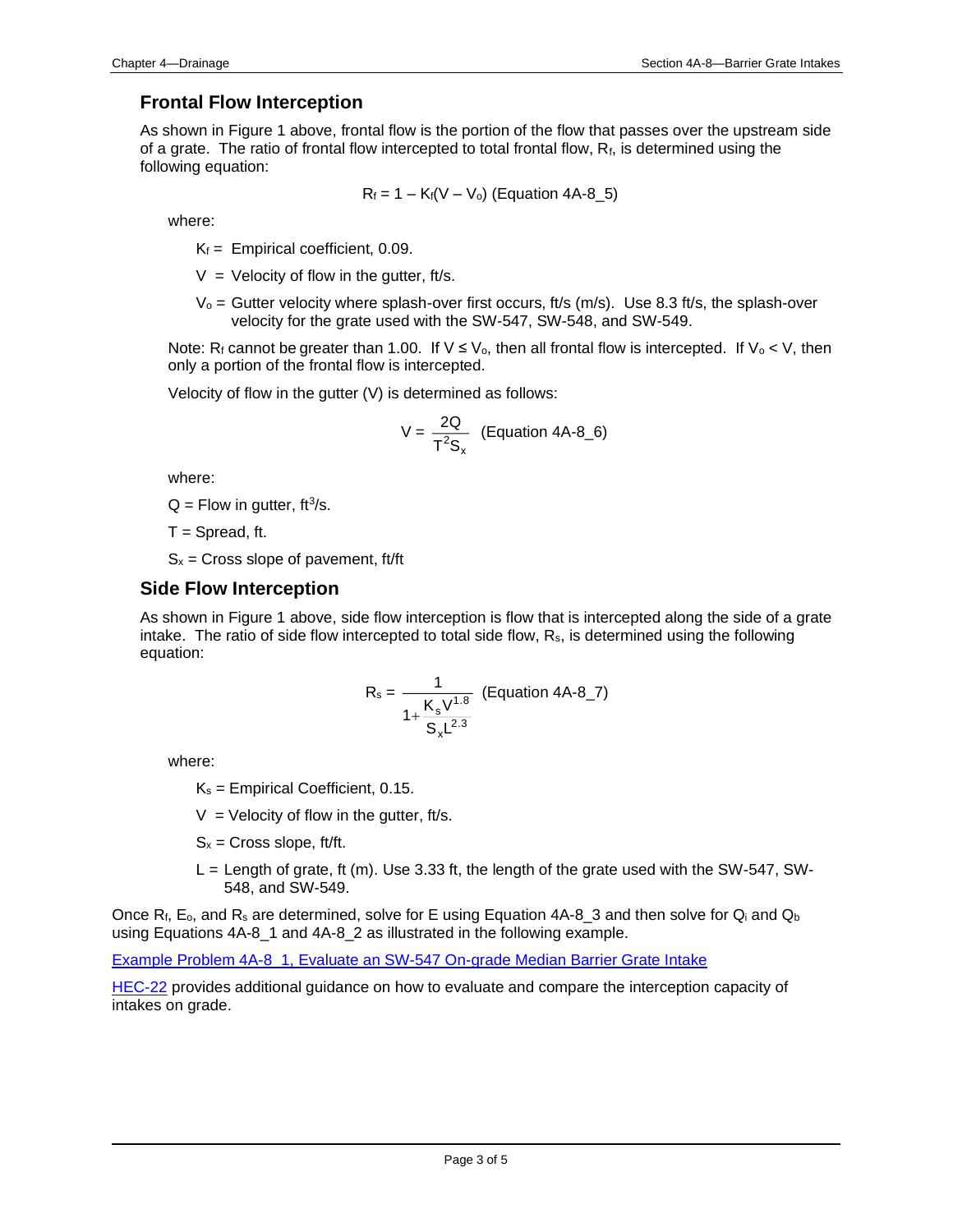## **Barrier Grate Intakes Located in Sags**

When a barrier grate intake is located at the low point, or sag, of a vertical curve, the following procedures should be used to evaluate the intake:

- Use a 50-year recurrence interval (2% chance storm) for the minor design storm.
- Use a 100-year recurrence interval (1% chance storm) for the major design storm.
- For the minor design storm, the intake needs to pick up 100% of the gutter flow from both sides at the maximum allowable spread.
- In addition to checking the maximum allowable spread, check for roadway crown or curb overtopping and resulting overland flow.



Check the spread on both sides of sag intakes. Use a longitudinal slope of 0.003 ft/ft (the minimum slope required to carry water in the gutter just before reaching the intake). If spread exceeds allowable encroachment, relocate or resize upstream intakes or add additional upstream intakes to reduce spread approaching the sag intakes.

Once the spread requirements on both sides of the intake are satisfied, verify the spread at the intake itself does not exceed allowable encroachment (see Table 1, Section [4A-6\)](04a-06.pdf). The process for calculating spread at the intake is discussed in more detail at the end of this section. If spread at the sag intake exceeds allowable encroachment, relocate or resize upstream intakes to reduce spread at the sag intake.

A barrier grate intake in a sag location operates as either a weir (gravity controls flow) or an orifice (pressure controls flow) depending on the depth of the water at the grate. Barrier grate intakes typically operate as a weir up to a depth of approximately 0.4 ft, at which point flow begins to transition to orifice flow. In order to determine if a barrier grate intake is operating under weir flow or orifice flow, Equations 4A-8 9 and 4A-8 11 should be solved for a given intercepted flow  $(Q_i)$ . The equation resulting in the largest calculated depth determines the control type.

When performing weir and orifice flow calculations for barrier grate intakes, assume the top of the grate is set at the same slope as the median.

#### **Weir Flow**

Weir flow is flow over a horizontal obstruction controlled by gravity. To determine weir flow, the average depth across the grate is needed. Figure 2 shows how this is determined.



**Figure 2:** Average depth across the grate (d).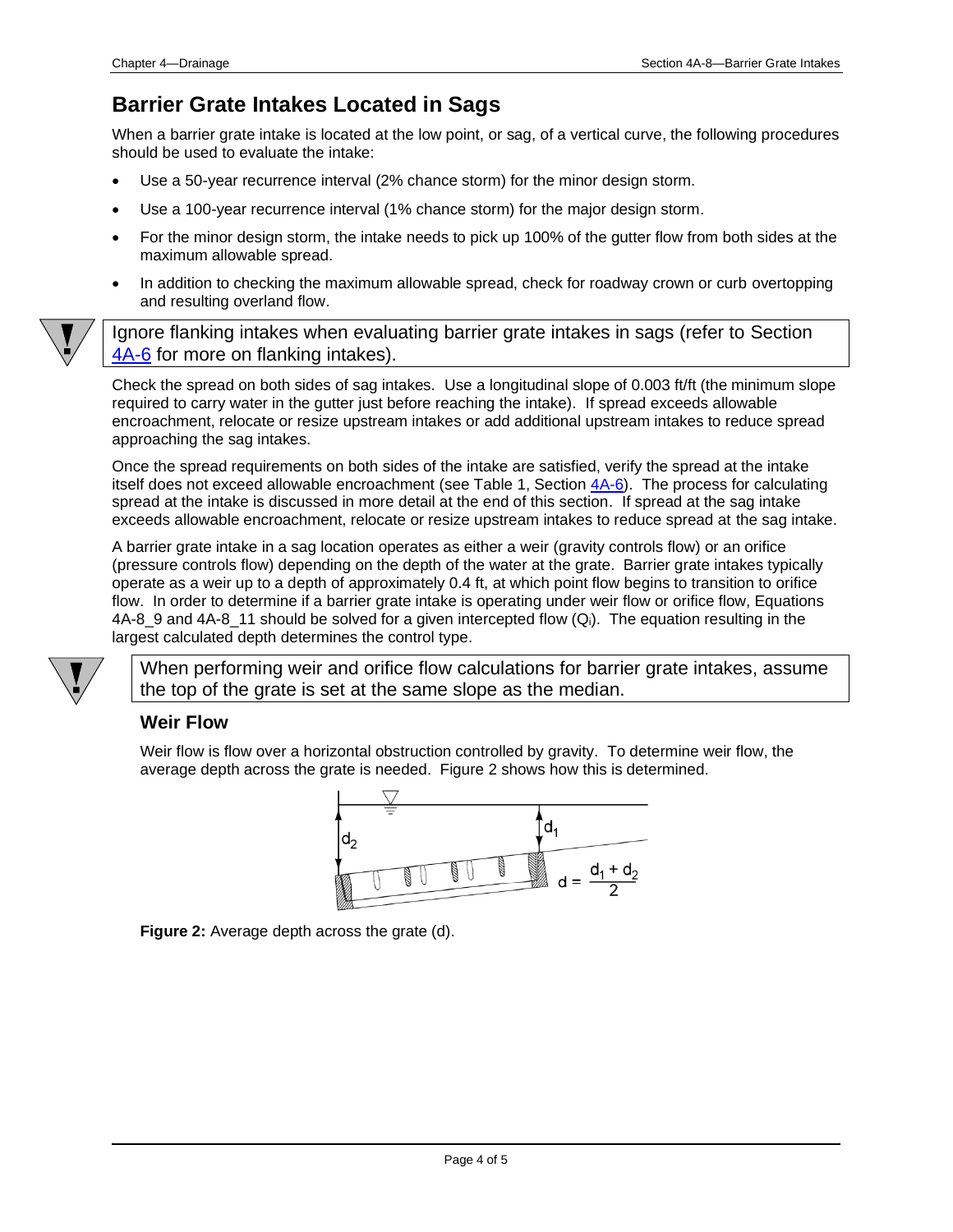The capacity of a barrier grate intake operating as a weir is:

$$
Q_i = C_w P d^{1.5} \text{ (Equation 4A-8_8)}
$$

where:

 $Q_i$  = Intercepted flow, ft<sup>3</sup>/s.

 $C_w$  = Weir coefficient, 3.0.

- $P =$  Perimeter of the grate (disregarding the side against the curb, ft). Use 7.52 ft, the perimeter, disregarding the side against the curb, for the grate used with the SW-547, SW-548, and SW-549.
- $d =$  Average depth across the grate, ft.

Rearranging Equation 4A-8\_8 and solving for d yields:

$$
d = \left(\frac{Q_i}{C_w P}\right)^{2/3}
$$
 Equation 4A-8\_9

where:

d, Qi, Cw, and P are as defined above.

#### **Orifice Flow**

Orifice flow is the flow of water into an opening that is submerged. Pressure forces control the flow. The capacity of a barrier grate intake operating as an orifice can be approximated as:

$$
Q_i = C_o A_g \sqrt{2gd} + C_o h L \sqrt{2g \left(d - \frac{h}{2}\right)}
$$
 (Equation 4A-8\_10)

where:

- $Q_i$  = Intercepted flow, ft<sup>3</sup>/s.
- $C<sub>o</sub>$  = Orifice coefficient, 0.67.
- $A<sub>g</sub>$  = Clear opening area of the grate, ft<sup>2</sup>. Use 2.3 ft<sup>2</sup>, the clear opening for the grate used with the SW-547, SW-548, and SW-549.
- $g =$  Gravity, 32.16 ft/s<sup>2</sup>.
- $d =$  Depth at the curb, ft.
- h = Height of opening. Use 0.25 ft, the height of the opening for the SW-547, SW-548, and SW-549.
- L = Length of opening. Use 3.33 ft, the length of the opening for the SW-547, SW-548, and SW-549.

Solving for d requires a trial and error process.

Once depth has been determined, use the equation below to approximate spread at the intake:

$$
T = \frac{d}{S_x}
$$
 Equation 4A-8\_11

where:

 $d =$  Depth determined by either equation 4A-8  $9$  or 4A-8  $10$ , ft.

 $S_x$  = Cross slope, ft/ft.

[Example Problem 4A-8\\_2, Barrier Grate Intake in a Sag](04a-08/Example%20Problem%204A-8_2.pdf)